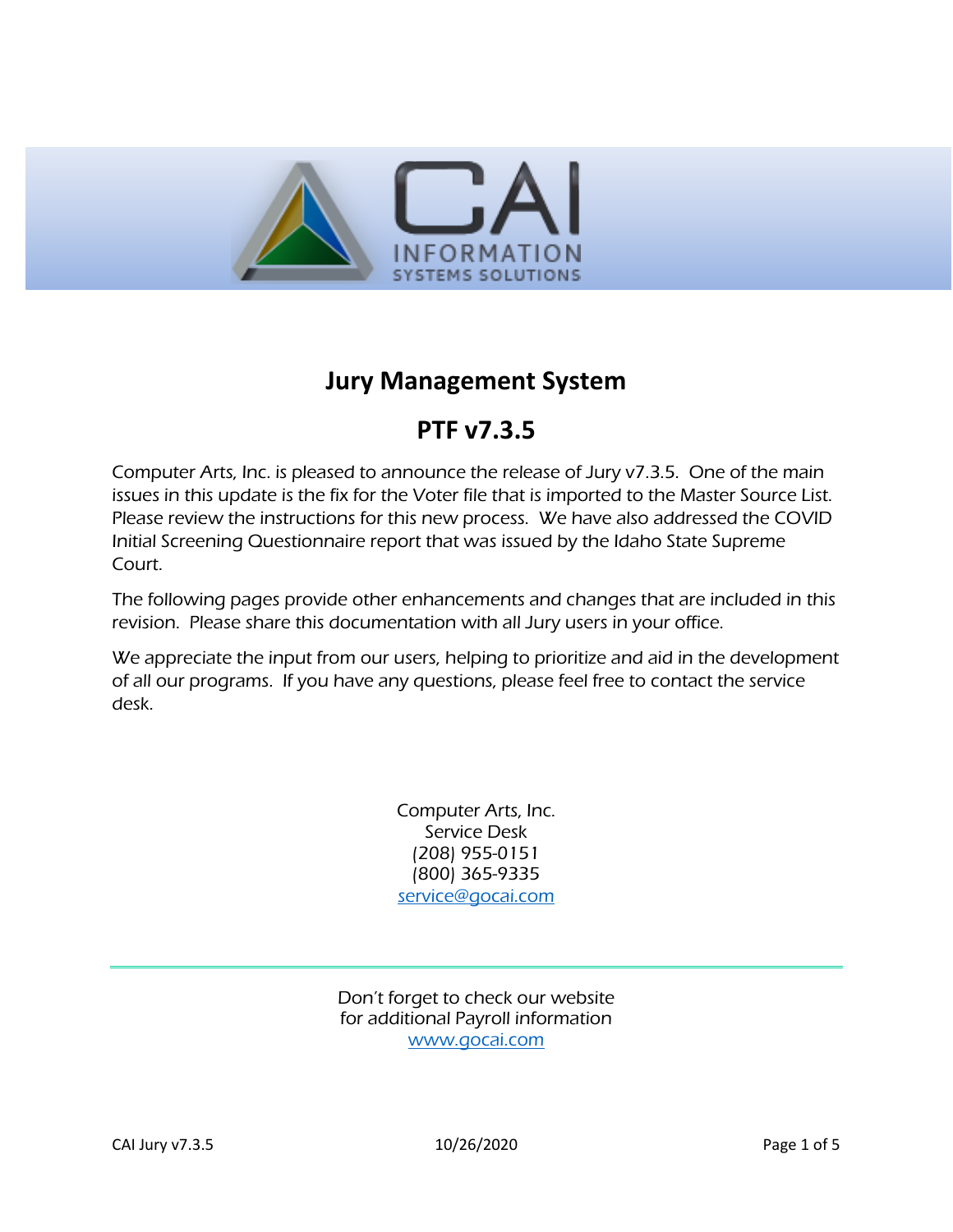| Category            | <b>Issue Type</b>    | Summary                                                                                                                                                                                                                                                                                                                                  | <b>Issue No</b> |
|---------------------|----------------------|------------------------------------------------------------------------------------------------------------------------------------------------------------------------------------------------------------------------------------------------------------------------------------------------------------------------------------------|-----------------|
| <b>CAI Software</b> | <b>Bug</b>           | Added a file conversion to the Master<br>Source List process to address the new<br>TENEX voter file compatibility issue.<br>The voter file is not compatible with<br>the Jury program until it is converted.<br>Please see documentation for new<br>instructions.                                                                        | 54049           |
| <b>CAI Software</b> | <b>Bug</b>           | SMS errors when sending text<br>notifications caused by character<br>length issue.                                                                                                                                                                                                                                                       | 51688           |
| <b>CAI Software</b> | <b>Filter Change</b> | Update the report filter to<br>accommodate IDSC amendment to the<br><b>COVID Initial Screening Questionnaire</b><br>to added grand juries.                                                                                                                                                                                               | 54231           |
| Reports             | New Report           | This PTF v7.3.3 updated the amended<br><b>COVID Initial Screening Questionnarie</b><br>to address IDSC adding Grand Juries to<br>the report.                                                                                                                                                                                             | 54216           |
| Reports             | New Report           | Originally, the COVID Initial Screening<br>Questionnaire was only available to<br>print at the panel level. Since panels<br>were selected earlier in the year (prior<br>to the new report), they need to be<br>accessible at the docket level. In the<br>Jury program, these reports are now<br>available at the panel and docket level. | 54078           |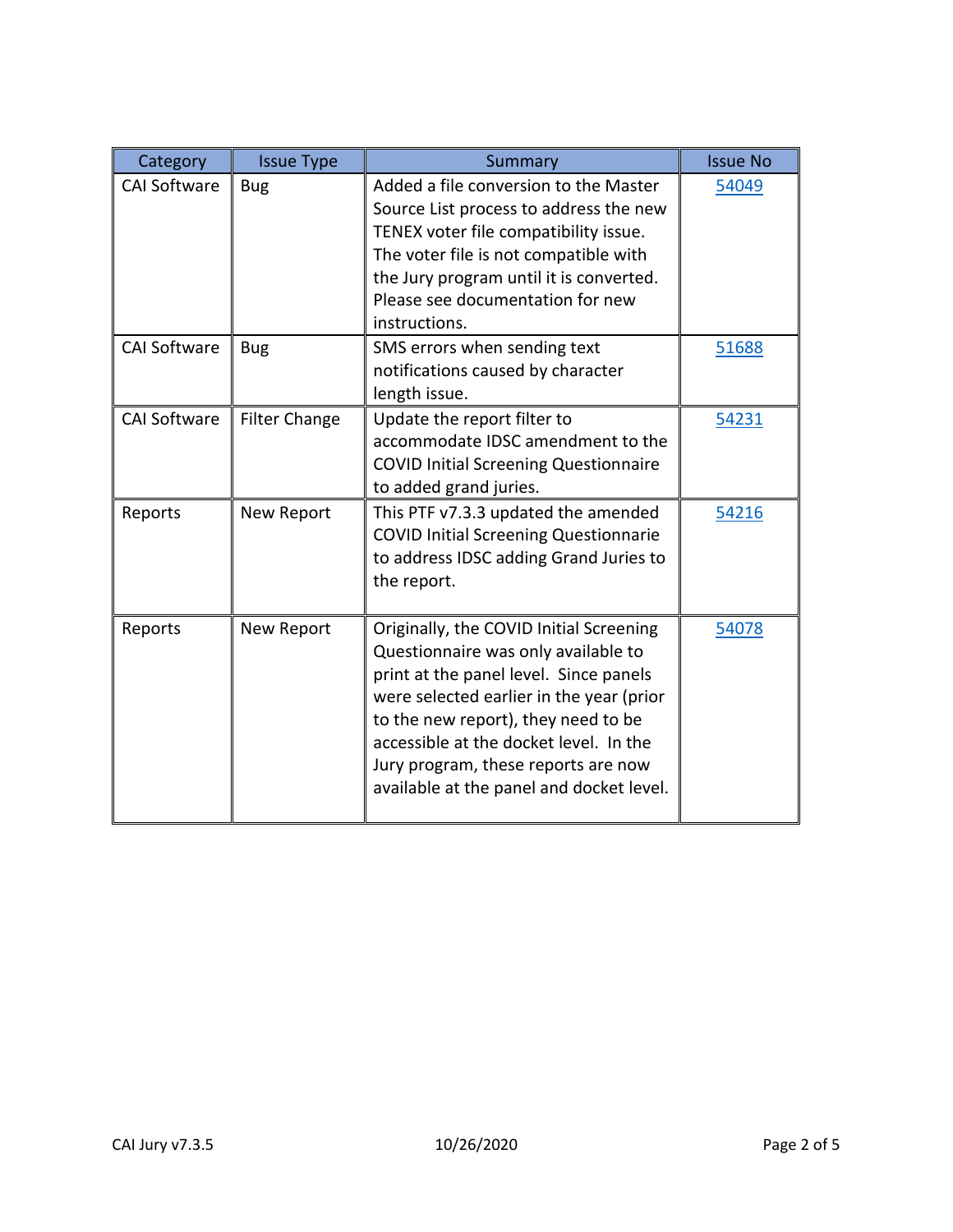#### <span id="page-2-0"></span>54049 Gem Co.

Due to the new TENEX voting system, the voter file provided by the State of Idaho is no longer compatible with the Jury program. We have addressed this issue with a file conversion allowing the file to import to the Master Source List process.

When processing the List Voter Master File, select the Convert Tenex Voter File Process button **+**■ to convert the file.

| <b>NEW</b>  | Jury Control Menu - [List Voter Master File] |           |                   |        |        |  |
|-------------|----------------------------------------------|-----------|-------------------|--------|--------|--|
| File        | View Process<br>Window Help                  |           |                   |        |        |  |
| 圍<br>ъ<br>倭 | 叠<br>栅<br>$+iii$                             | 66        |                   |        |        |  |
|             | Full Name                                    | Last Name | <b>First Name</b> | Middle | Suffix |  |
|             |                                              |           |                   |        |        |  |
|             |                                              |           |                   |        |        |  |

The Convert Tenex Voter File Process panel will open, click the Browse button to locate the voter file (you should have received the voter file in MS Excel format).

In the Select File to Open window, click the voter file in the location where it was saved, then click Open.

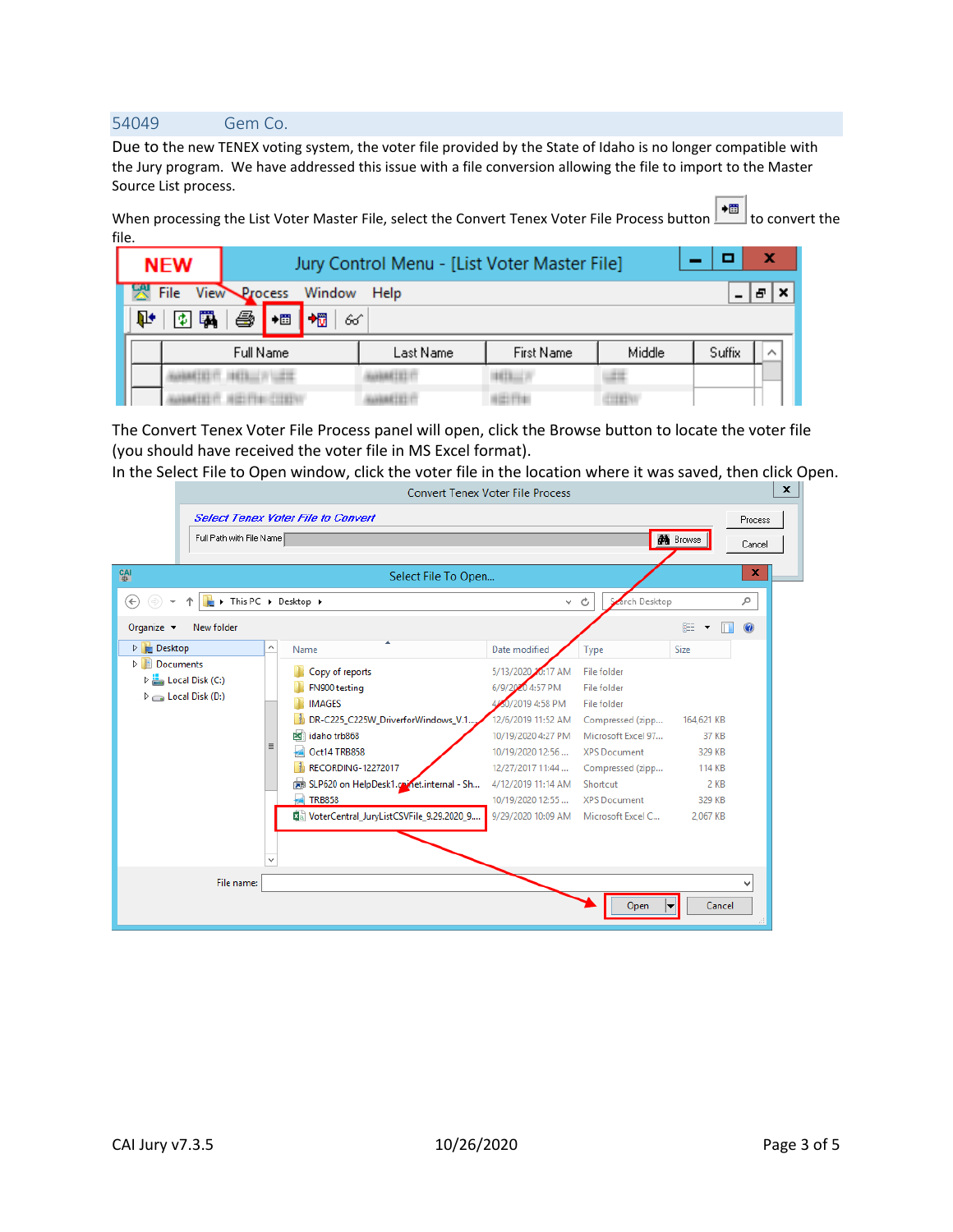The Full Path with File Name on the Conversion panel should look like this:

| Convert Tenex Voter File Process                                                                                                                                            | ×                 |
|-----------------------------------------------------------------------------------------------------------------------------------------------------------------------------|-------------------|
| Select Tenex Voter File to Convert<br><b>AG</b> Browse<br>Full Path with File Name C:\Users\kjoplin\Desktop\VoterCentral_JuryListCSVFile_9.29.2020_9.55.03_AM_Tenex Gem.csv | Process<br>Cancel |

Click the Process button. You will then see the Process Complete message. Click OK and proceed as normal in the Master Source List process.

| <b>Convert Tenex Voter File Process</b>                                                                                                    |  |
|--------------------------------------------------------------------------------------------------------------------------------------------|--|
| Voter File Successfully Converted, please copy the Voter.txt file to your<br>C: Drive from this location then run the Voter Import Process |  |
|                                                                                                                                            |  |

<span id="page-3-0"></span>If you get an error in the file conversion, please contact CAI Help Desk for assistance.

### 51688 Computer Arts, Inc.

Jurors were reciving repeated text/email notifications caused by a character length issue in the program. This has been fixed.

## <span id="page-3-1"></span>54231 Boundary Co.

Add new COVID Initial Screening Questionnaire Grand Jury option to report filter. IDSC has provided COVID Initial Screening Questionnaires that are to be completed by potential jurors and grand juries.

The option to print the questionnaires for grand juries has been added to the report filter.<br>
Default Filter For ILIBY COVID ATTACHMENT A BLAKE

| Panel Year<br>2019                                                                                                                               |                                                                        |  | Select Different Year                          | 0K.<br>Cancel |  |
|--------------------------------------------------------------------------------------------------------------------------------------------------|------------------------------------------------------------------------|--|------------------------------------------------|---------------|--|
| Panel #<br>1                                                                                                                                     |                                                                        |  | Select a Panel                                 | Help          |  |
| Sart Order<br>⊕ Alpha<br>C Numeric<br>C As Selected                                                                                              | Select<br>C All Jurors<br>C Qualified<br>C Disqualified<br>C Postponed |  | Select<br>C Jurv<br><b><i>C</i></b> Grand Jury |               |  |
| Select Reporting # Range<br>From Reporting # $\boxed{0}$<br>To Reporting #<br>10<br>$\Box$ Mark if you wish to print a Reminder Notice instead ? |                                                                        |  |                                                |               |  |